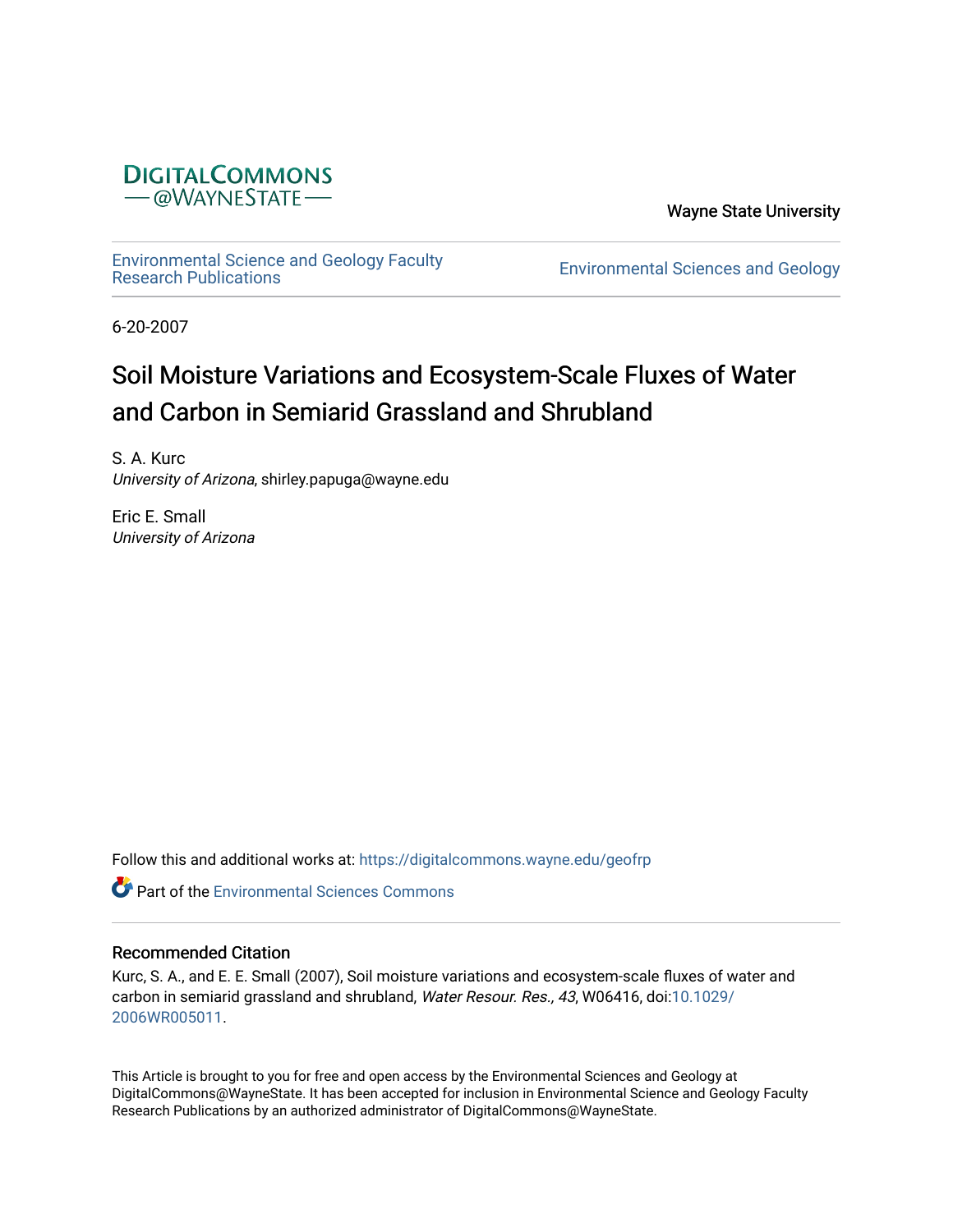# Soil moisture variations and ecosystem-scale fluxes of water and carbon in semiarid grassland and shrubland

# Shirley A.  $Kurc<sup>1</sup>$  and Eric E. Small<sup>2</sup>

Received 2 March 2006; revised 25 March 2007; accepted 9 April 2007; published 20 June 2007.

[1] Soil moisture distribution emerges as a key link between hydrologic and ecologic processes in semiarid grassland and shrubland, as it influences evapotranspiration, respiration, and assimilation. In support, we present three years of data (2002–2004) collected from a semiarid grassland and shrubland within the Sevilleta National Wildlife Refuge of central New Mexico; the two sites are separated by about 5 km. Instrumentation includes an eddy covariance tower and typical micrometeorological devices at both locations. Additionally, the grassland site features six soil moisture profiles and the shrubland site features four soil moisture profiles, with the maximum depth at 52.5 cm. At both sites, most rain falls during the warm season, but large storms do occur at other times of the year, e.g., spring of 2004. Soil moisture pulses at 2.5 cm follow almost all rain events, whereas only four pulses in the 3-year record are observed at 52.5 cm in the grassland and two in the shrubland; these deeper pulses follow large precipitation events or a series of smaller events. The daily times series of evapotranspiration  $(ET)$  is similar between the grassland and shrubland, supporting the results of Kurc and Small (2004). ET variations largely reflect changes in the soil moisture at 2.5 cm. In contrast, though the daily time series of net ecosystem exchange (*NEE*) at both sites covary, the magnitudes of peaks in net negative ecosystem exchange  $(NEE^{-})$  and net positive ecosystem exchange  $(NEE<sup>+</sup>)$  are over twice the magnitude at grassland than at the shrubland. Furthermore, pulses associated with  $NEE^-$  peaks last much longer than ET pulses, of the order of 1–2 months, without any particular adherence to the climatologically defined rainy season. These  $NEE^-$  pulses reflect changes in deeper soil moisture, i.e., 52.5 cm at the grassland and 37.5 cm at the shrubland. Finally, evidence of soil moisture driven respiration is found throughout the *NEE* time series, with spikes of  $NEE^+$  following most rain events; however, longer periods of  $NEE^+$  also occur during relatively dry periods. Modeled assimilation suggests that the relationship between assimilation and soil moisture is strongest at depths at least 30 cm below the surface.

Citation: Kurc, S. A., and E. E. Small (2007), Soil moisture variations and ecosystem-scale fluxes of water and carbon in semiarid grassland and shrubland, Water Resour. Res., 43, W06416, doi:10.1029/2006WR005011.

# 1. Introduction

[2] In arid and semiarid ecosystems, soil moisture is expected to be the primary control on the exchanges of water and carbon between the land surface and atmosphere [Laio et al., 2001; Porporato et al., 2001; Rodriguez-Iturbe et al., 2001]. Away from riparian areas [Scott et al., 2004], the sole source of water for evapotranspiration  $(ET)$  is soil moisture distributed via precipitation [Phillips, 1994; Sala et al., 1992]. Concomitantly, the ET flux controls how the soil dries following precipitation events. The interactions between carbon fluxes and soil moisture are a fundamental characteristic of ecohydrological processes. However, the linkages between carbon fluxes and soil moisture are not as direct as between ET and soil moisture. During photosynthesis, soil water is lost via transpiration as plant stomata open to take up carbon. Though activity of plant stomata is optimized to minimize water loss while maximizing carbon gain, this ratio can be variable [Bacon, 2004]. In particular, variability is seen in arid to semiarid ecosystems where heightened temperatures and vapor pressure deficits demand that plants acclimate to avoid wilting, but continue to grow [Bacon, 2004].

[3] In semiarid ecosystems, because rainfall is returned to the atmosphere almost solely as  $ET$ , the manner in which  $ET$ is partitioned into evaporation  $(E)$  or transpiration  $(T)$  plays a critical role in the water cycle. Evaporation may account for more than half of ET in many semiarid settings [Huxman] et al., 2005]. Only about the top 20 cm of soil contributes to E [Boulet et al., 1997; van Keulen and Hillel, 1974; Yamanaka and Yonetani, 1999]. Given this near-surface source for  $E$ , small rainstorms that only wet the top few centimeters of soil are likely the main source of water for E in semiarid areas [Huxman et al., 2005; Sala and Lauenroth, 1982]. Because only a few centimeters of water are stored in

<sup>&</sup>lt;sup>1</sup>School of Natural Resources, University of Arizona, Tucson, Arizona, USA.

University of Colorado, Boulder, Colorado, USA.

Copyright 2007 by the American Geophysical Union. 0043-1397/07/2006WR005011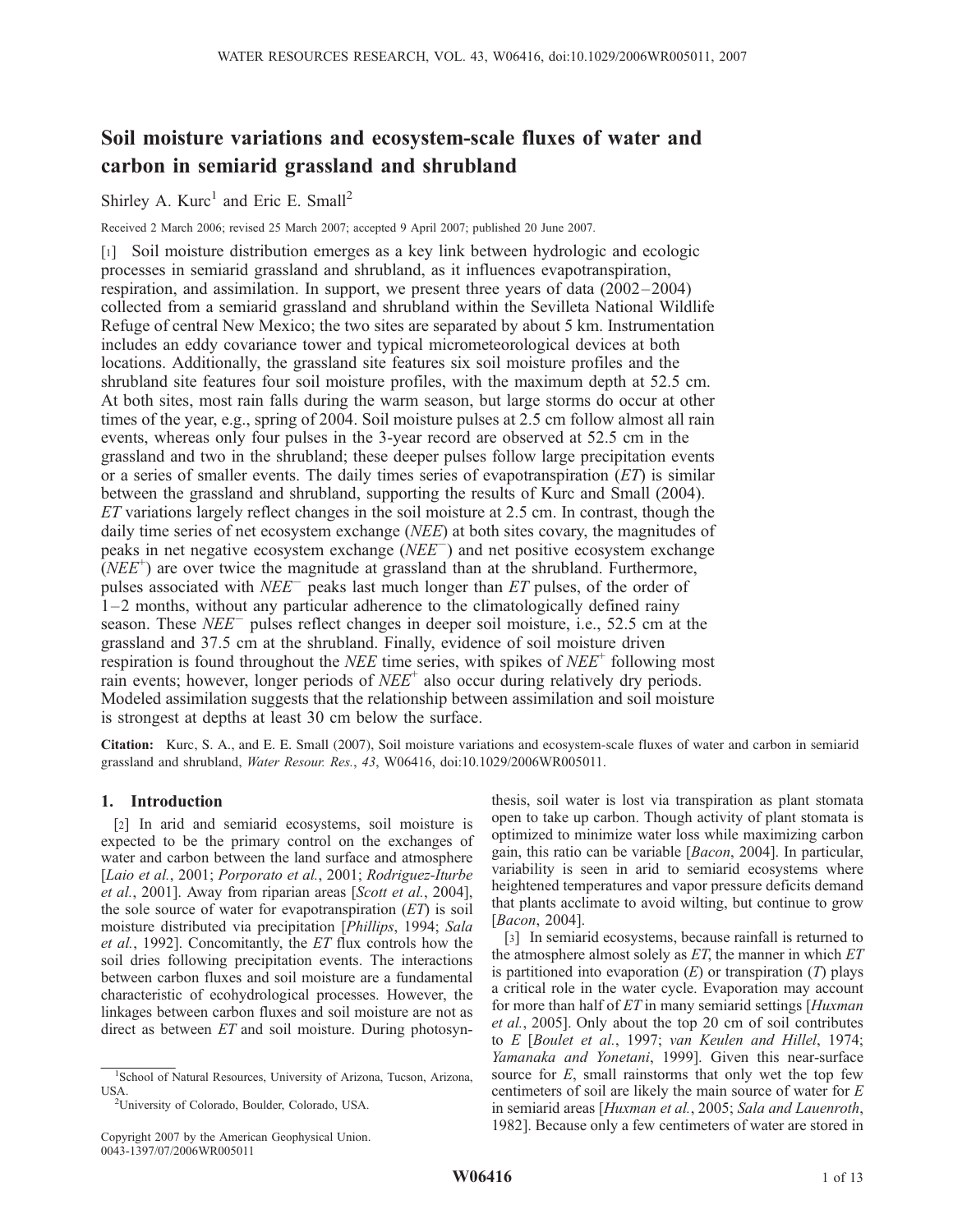this shallow moisture reservoir, the timescales of drying are expected to be of the order of days [Kurc and Small, 2004].

[4] In contrast, soil water throughout the entire root zone is the source of water for T. Because different plants have different root distributions [Breshears et al., 1997; Cable, 1969; Schenk and Jackson, 2002], the depth-dependence of T on soil moisture should vary between different semiarid ecosystems. Additionally, plant-to-plant differences in water use efficiency, drought tolerance, phenology, leaf area index, and stomatal conductance also influence transpiration rates. Furthermore, because roots access soil moisture within the entire root zone for  $T$ , the soil water reservoir is larger for  $T$  than for  $E$ . This suggests  $(1)$  that timescales for T may be longer than those for E and  $(2)$  that T may respond more strongly than  $E$  to the larger rainfall events that lead to deeper infiltration.

[5] Net ecosystem exchange of carbon dioxide (NEE) between the land surface and the atmosphere also depends on soil moisture. Typically, NEE is considered to be the combination of two components: respiration  $(F_{RE})$  and assimilation  $(F_{AS})$ . Respiration by microorganisms and plants releases  $CO<sub>2</sub>$  to the atmosphere. Soil moisture controls  $F_{RE}$  by driving the activity level of soil microorganisms [Tate, 2000] and by driving growth of belowground biomass which in turn affects the quantity of root respiration and the turnover of the soil organic carbon pool [Connin et al., 1997; Hibbard et al., 2001]. Because most soil microorganisms are concentrated near the surface [Tate, 2000], the soil surface is the primary location from which  $CO<sub>2</sub>$  is released to the atmosphere via microbial respiration. Because microbial activity is linked to surface soil moisture, timescales of soil respiration are expected to be rapid [Huxman et al., 2004].

[6] Assimilation is the fixation of carbon that occurs during photosynthesis. Associated with  $F_{AS}$  is the concurrent water loss that makes up  $T$ . A typical and indirect way of linking  $F_{AS}$  to soil moisture is via the ratio of  $F_{AS}$  to T, or water use efficiency, i.e.,  $WUE$ . If  $F_{AS}$  is tightly coupled with  $T$ , then their soil moisture reservoirs should be similar. At the leaf level ( $WUE_L$ ),  $WUE_L$  tends to increase as the soil dries [Jarvis, 1976]. At the ecosystem scale ( $WUE<sub>E</sub>$ ), however, it is challenging to isolate T and  $F_{AS}$  from ET and *NEE*, respectively, and therefore variations of  $WUE<sub>E</sub>$ are not well documented. One such study shows that  $WUE<sub>E</sub>$ actually decreases as the soil dries [Reichstein et al., 2002]. This type of finding supports the need for more observations that supplement the current understanding of variations in  $WUE_E$  and thus soil moisture control on  $F_{AS}$  at the ecosystem scale.

[7] Because  $F_{RE}$  and  $F_{AS}$  depend on soil moisture at different depths and because soil dries at different depths on different timescales, we expect the response of NEE to precipitation events and subsequent soil wetting to be complex [Huxman et al., 2004]. For small storms that only wet the surface soil, a precipitation event may only stimulate  $F_{RE}$ , yielding positive values of *NEE* [Huxman et al., 2004]. However, larger storms tend to wet the entire root zone. In these cases,  $F_{RE}$  may outpace  $F_{AS}$  initially (NEE > 0), but after several days, plants will ''green up'' and net assimilation (*NEE* < 0) may occur [*Huxman et al.*, 2004].

[8] Untangling the complexities of how water and carbon fluxes are controlled by soil moisture and rainfall is funda-

mental to studying how water and carbon cycles are linked in semiarid ecosystems. To gain insight, models have been used to approach the intricacies of the interconnectedness of these cycles. For example, Porporato et al. [2001] modeled how wetting and drying of soil controls plant stress, a measure of the extent to which plants take up carbon and lose water. To achieve an analytical solution, this type of ecohydrological model typically assumes that water and carbon fluxes are driven by a single root zone averaged soil moisture [Porporato et al., 2001]. Clearly, this simplification does not allow some important complexities to exist [*Guswa et al.*, 2002], including how fluxes depend on soil moisture in different parts of the soil profile [*Breshears and* Barnes, 1999; Ogle and Reynolds, 2004; Walter, 1971] or how small rainfall events only wet the surface soil [Sala and Lauenroth, 1982].

[9] Field studies provide critical information about how soil moisture and rainfall control ecosystem-scale water and carbon fluxes, yet few studies have described these observations within semiarid areas. Williams and Albertson [2004] observed the dynamics of water and carbon fluxes following soil dry-down after a single 85-mm storm within an African savanna. In their paper, they showed that NEE was negatively correlated to ET [Williams and Albertson, 2004]. This linear relationship supports relatively simple models of ecohydrological interactions [e.g., *Daly et al.*, 2004b]. In a similar but longer-term study, Scott et al. [2006] showed that different seasons and different storms led to variations in the coupling of water and carbon fluxes. For instance, at the onset of the growing season, ET was dominated by E and NEE was dominated by  $F_{RE}$  [Scott et al., 2006]. However, as the growing season progressed, only the periods immediately following storms were dominated by E and  $F_{RE}$  while T and  $F_A$  dominated afterward [Scott et al., 2006]. Missing from Scott et al. [2006] were explicit links between components of the fluxes and specific soil moisture reservoirs within the soil profile. Contrary to a single averaged root zone assumption, Kurc and Small [2004] found a relatively simple relationship between ET and shallow soil moisture, i.e.,  $0-5$  cm, but not between  $ET$ and root zone soil moisture. Further field studies are necessary to resolve how soil moisture drives the water and carbon cycling in these environments, and how these cycles are related.

[10] In this paper, we study both water and carbon fluxes between the land surface and the atmosphere over a 3-year period, using measurements made within semiarid grassland and shrubland in central New Mexico located within just a few kilometers of one another. Our study has two main advantages over most previous studies conducted within similar ecosystems. First, we have a long, continuous 3-year record of both carbon and water fluxes. Second, our flux measurements are complemented by continuous soil moisture measurements at several depths. We focus on the relationships between these fluxes and soil moisture, including the effects of vertical heterogeneities of soil moisture within the soil profile. Our measurements do not provide direct information on the partitioning of ET. However, we do examine  $F_{RE}$  and  $F_{AS}$  as separate fluxes, utilizing nighttime measurements of NEE to model  $F_{RE}$ and  $F_{AS}$  during the day. The results of this study should provide valuable insights regarding (1) differences between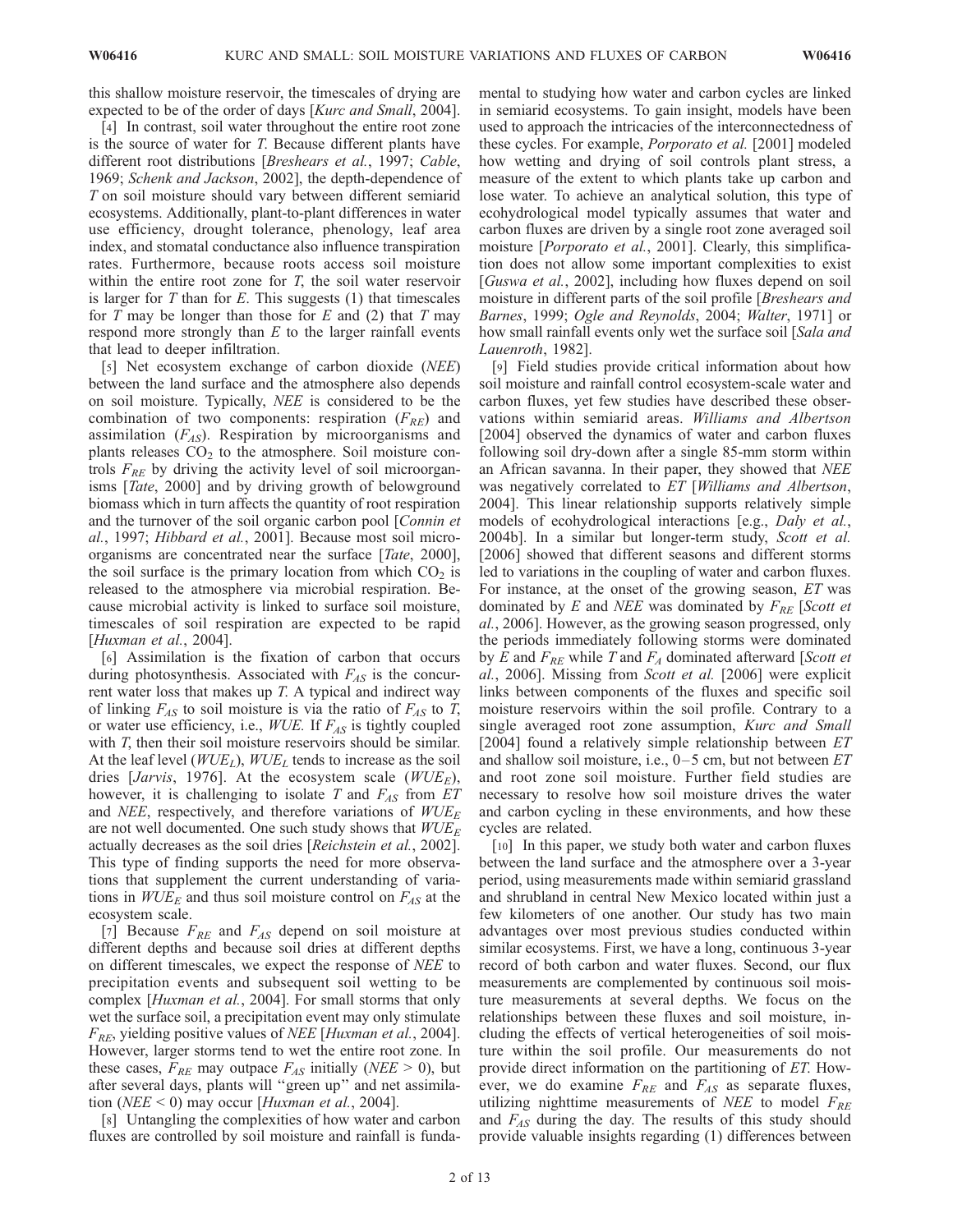

Figure 1. Location of the shrubland (S-S) and grassland (G-N) field sites within the Sevilleta National Wildlife Refuge (NWR), central New Mexico, used within this study. The location of the grassland site studied by *Kurc and Small* [2004] (G-S) is also depicted.

the dynamics of ecosystem-scale water and carbon fluxes at semiarid grassland and shrubland and (2) differentiations in soil moisture reservoirs for consideration when conceptualizing root zone water balance, (3) interannual variability in carbon uptake at these semiarid locations, and (4) the interconnected nature of water and carbon dynamics in water-limited ecosystems.

#### 2. Site Description

[11] Measurements used in this study were made within the McKenzie Flats area of the Sevilleta National Wildlife Refuge (NWR), central New Mexico. Historically, this area has been used for livestock grazing; however, the McKenzie Flats have not been grazed since 1973 and the effects of this previous grazing are considered negligible for the purposes of this study. As the name suggests, McKenzie Flats is an extensive  $(\sim 130 \text{ km}^2)$ , nearly flat, mixed-species desert grassland bounded on the east by Los Piños Mountains and on the west by the Rio Grande. Because the annual precipitation is about 230 mm  $yr^{-1}$ , the area is considered to be semiarid, with more than 50% of the precipitation occurring during the summer rainy season (July–September).

[12] We collected measurements from a grassland and a shrubland that are separated by about 5 km. The grassland is nearly monospecific, dominated by  $C_4$  black grama (Bouteloua eripoda); percent cover is about 50% and average plant height is about 0.3 m. The shrub location is also nearly monospecific, dominated by  $C_3$  creosotebush (Larrea tridentata); percent cover is about 30% and average plant height is about 0.75 m. At both locations the vegetation is essentially uniform for at least 500 m upwind of our instruments. At the grassland the top 40 cm of soil is loamy sand, whereas at the shrubland the top 40 cm of soil is sandy loam. Both sites are classified as sandy loam below 50 cm. The grassland site in this study is farther north than the grassland site studied by Kurc and Small [2004] (Figure 1), which accounts for soil textural difference between grassland and shrubland not observed by *Kurc and Small* [2004]. Root density profiles indicate that roots are present to soil depths of 1 m in both the grassland and shrubland, with a majority of grass roots near the surface and a majority of shrub roots between 20 and 40 cm (Figure 2).

# 3. Field Methods

[13] The instrumentation in this study includes an eddy covariance tower and typical micrometeorological devices at both the grassland and the shrubland locations [Moncrieff et al., 2000; Shuttleworth, 1993]. Here we present data from 1 June 2002 to 1 January 2005, though data from 2001 also exist. These towers make measurements at 10 Hz using Campbell Scientific CR23X data loggers. In the first 2 years of the study the CR23X data loggers recorded a 15-min flux average. In spring of 2003, the programs on the CR23X data loggers were modified to record 30-min flux averages in an effort to adhere to AmeriFlux protocol.

# 3.1. Ecosystem-Scale Flux Measurements

### 3.1.1. Radiation

[14] Net radiation was measured using identical Radiation and Energy Balance Systems (REBS) Q\*7.1 net radiometers at



Figure 2. Root density (g root/kg soil) at the shrubland (solid) and grassland (open). Each line represents the average value from six separate profiles.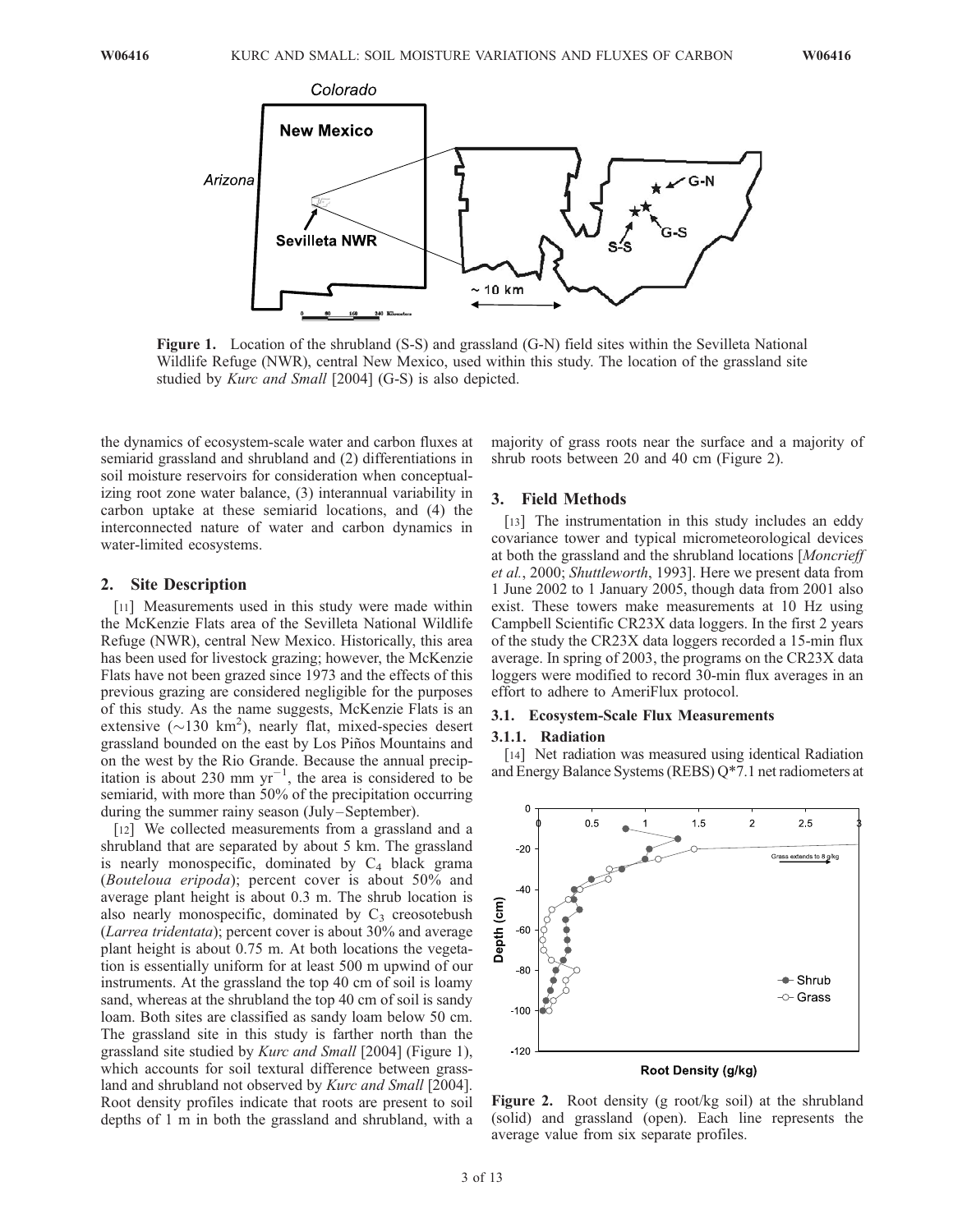both grassland and shrubland. These radiometers are placed about 2.5–3 m above the soil surface. Individual components of the radiation budget were not directly measured.

# 3.1.2. Soil Heat Flux and Soil Moisture

[15] At both sites, the ground heat flux (GHF) was measured using REBS HFT3 soil heat flux plates. The plates were placed at two locations: under a plant canopy (e.g., grass or shrub) and under a bare patch. Each plate was placed at 5 cm depth. In order to calculate a heat storage term above the soil heat flux plates (storage), soil temperature was measured as an average within in the top 5 cm of soil and soil moisture measurements at 2.5 cm depth were made using REBS STP1 soil temperature probes and Campbell Scientific CS616 water content reflectometers, respectively. These measurements resulted in our total soil heat flux (G) term (i.e.,  $G = GHF + storage$ ) calculated based on the combined calorimetric heat flux plant approach [Kimball et al., 1976]. Site-specific shrubland and grassland values of G were calculated using a weighted average based on percent cover.

[16] Volumetric water content was measured using Campbell Scientific CS616 water content reflectometers (WCR) with the factory calibration. The factory calibration was considered sufficient as we found at most a 3% difference between the probe value and the gravimetric value under both wet and dry conditions in the lab. At the grassland, a total of 22 WCR probes were placed in the soil in 2002, i.e., 11 canopy probes and 11 bare probes in a total of six profiles. Only a single bare and canopy profile have measurements at all depths: 2.5, 12.5, 22.5, 37.5, and 52.5 cm; the other four profiles have probes at the top three depths: 2.5, 12.5, and 22.5 cm. At the shrubland, a total of 20 WCR probes were buried, 10 canopy probes and 10 bare probes in a total of four profiles. All four profiles had measurements at five depths: 2.5, 12.5, 22.5, 37.5, and 52.5 cm. Shrubland and grassland values of volumetric water at all depths content were calculated as a weighted average based on percent cover. Root zone and 15-cm volumetric water contents were calculated from an appropriately weighted average of the probes in the top 15 cm and top 60 cm, respectively.

# 3.1.3. Water and Carbon Fluxes

[17] To measure wind speed fluctuations, we used a CSAT three-dimensional (3-D) sonic anemometer. At the grassland the sonic anemometer is arranged at a height of 3 m and at a height of 2.5 m at the shrubland. At both grassland and shrubland, density of carbon dioxide and density of water vapor in the air were measured using a Licor 7500 open path  $CO<sub>2</sub>/H<sub>2</sub>O$  analyzer. The Licor 7500 was placed at a height of 3 m at the grassland and at a height of 2.5 m at the shrubland. At both the grassland and the shrubland the Licor 7500 was tilted approximated  $45^{\circ}$  to minimize water accumulation on the sensor and was placed about 10 cm from the 3-D sonic anemometer in an effort to maximize colocation and minimize wind distortion. At both sites, a flat uniform upwind fetch of at least 500 m was ensured. On the basis of footprint calculations using the method described by Baldocchi [1997], a fetch of 500 m was considered a conservative estimate for our eddy covariance towers.

#### 3.2. Measurement of Root Density With Depth

[18] Root density was measured at different depths at both the shrubland and grassland locations. At each location, three soil pits of 1-m depth were excavated. The

placements of these soil pits were selected on the basis that each pit could overlap both a canopy patch and a bare soil patch. Within each pit, two profiles of soil were collected, one profile under a canopy patch and one profile under a bare soil patch for a total of six profiles (two profiles in each of three pits). A soil sample 5 cm tall  $\times$  10 cm wide  $\times$  10 cm long was collected at each 5-cm interval in each profile. Each profile was composed of 20 samples: one sample every 5 cm for 100 cm. A total of 240 samples were taken back to the lab to be examined for roots.

[19] In the lab, samples were dried in the oven and then weighed. The soil was then sifted through a variety of sieve sizes, until roots in the soil were indiscernible to the naked eye. Otherwise, as roots became noticeable they were retrieved from the sample. Once all the roots were retrieved from the sample, the collection of roots was weighed. Relative root density was calculated by dividing root weight in grams by the initial soil weight in kilograms (Figure 2).

#### 4. Calculations

[20] Half-hour averages of carbon (*NEE*) and water ( $\lambda E$ ) fluxes are corrected for an apparent flux occurring from density fluctuations as described by Webb et al. [1980], as is the standard. Additionally, using the method described by Blanken et al. [1998], we establish and use a friction velocity  $(u^*)$  threshold of 0.25 m s<sup>-1</sup>. A u\* threshold of 0.25 m s<sup>-1</sup> results in an exclusion of about 22% of our entire data set of half-hour flux averages and about 45% of our nighttime data. Therefore daily averages are skewed toward daytime values. More specifically, this  $u^*$  threshold results may result in  $(1)$  a daily underestimation in NEE because daytime values are typically more negative, and  $(2)$  a daily overestimate in  $ET$ because daytime values are typically higher. We comment on these uncertainties in the discussion.

[21] Within our study, energy balance closure (i.e.,  $[\lambda E + H]/[R_n - G]$ ) was 0.73 at the shrubland when using 15-min flux values for year 2002 and half-hourly flux values thereafter. In the shrubland, because of the presence of a neighboring Bowen ratio station, measurements from two extra ground heat flux plates and an additional net radiometer were averaged in to provide a better estimate of available energy (i.e.,  $R_n - G$ ) during that time. At the grassland, closure for year 2002 using only 15-min flux averages was 0.64. After June 2002, energy balance closure at the grassland was not calculated because the net radiometer was struck by lightning. For the purposes of this study, we feel it unnecessary to adjust our  $\lambda E$  and H values to force closure because we are looking at the relative behavior of the time series, not the exact magnitude of the fluxes; however, the uncertainty associated with the lack of closure should be noted. To evaluate the data, we compare the sum of  $ET$  to the sum of precipitation, which should be about equal in these semiarid systems. Because we have many large gaps of missing data throughout the winter months, we only make this comparison during the climatologically defined rainy season (CDS; see section 5.1 for a description) (Table 1). Reasonable agreement is found between the ET and precipitation with discrepancies likely due to measurement error, small data gaps, runoff, and soil moisture changes. Furthermore, previous Bowen ratio measurements made in the shrubland [Kurc and Small, 2004] yield ET time series similar to the ones presented in this study; we describe this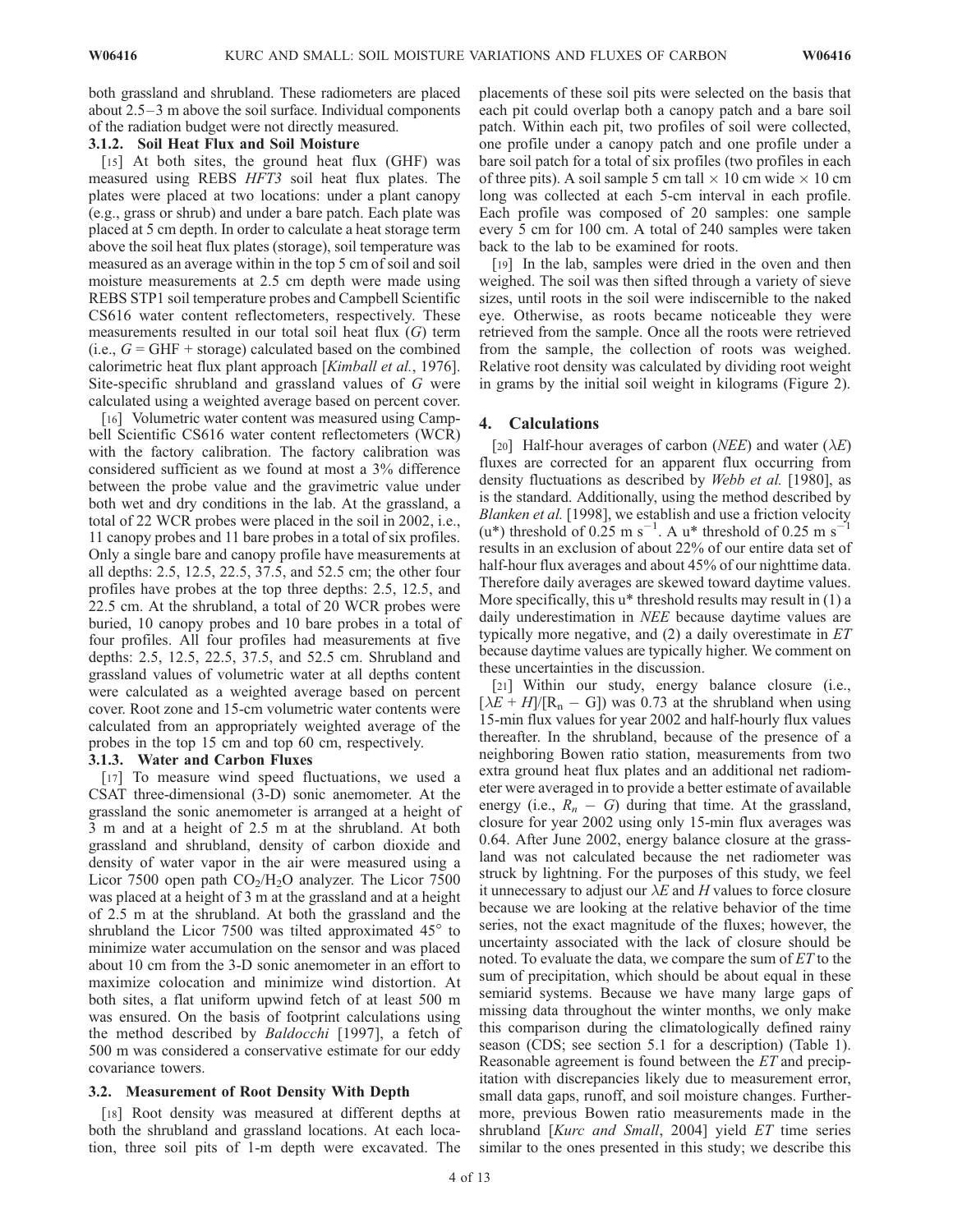Table 1. Sums of Precipitation and Evapotranspiration at Grassland and Shrubland Over the Duration of the Climatologically Defined Rainy Season for Years 2002, 2003, and 2004

|      | Grassland         |        | Shrubland         |          |  |
|------|-------------------|--------|-------------------|----------|--|
|      | Precipitation, mm | ET, mm | Precipitation, mm | $ETn$ mm |  |
| 2002 | 96                | 92     | $N/A^a$           | N/A      |  |
| 2003 | N/A               | N/A    | 38                | 47       |  |
| 2004 | 144               | 118    | 113               | 106      |  |

<sup>a</sup>Not applicable.

in section 5 and this is directly shown by Kurc and Small [2004]. Last, other studies have compared their estimates of primary productivity and normalized difference vegetation index (NDVI) using remotely sensed data to our eddy covariance measurements of NEE and have found the trends of the time series to be similar [Schmidt, 2004; Turner et al., 2005]. Therefore we conclude that our data set is robust.

#### 4.1. Daytime Respiration

[22] When calculating ecosystem-scale respiration, nighttime values of  $CO<sub>2</sub>$  are often targeted because carbon uptake is negligible so respiration can be assumed to be the only contribution to *NEE*, i.e.,  $F_{RE} \gg F_{AS}$  [*Franzluebbers et al.*, 2002]. This is very common, even though measurements of  $CO<sub>2</sub>$  exchange are less reliable during the nighttime than during the daytime because of stable air and low wind conditions [Franzluebbers et al., 2002; Pattey et al., 2002]. Using this technique, nighttime soil temperature is related to nighttime  $CO<sub>2</sub>$  flux and then this relationship can be extrapolated to model respiration during daylight hours. The relationship is typically defined as an exponential increase of respiration with temperature accounting for around 50% of the variability [Frank et al., 2002; Mielnick and Dugas, 2000]. However, the relationship between respiration and soil temperature is not exponential, but is roughly normal, reaching a peak around  $25^{\circ}$ C [e.g., *Tate*, 2000]. Because our nighttime temperatures do exceed  $25^{\circ}$ C, we see that indeed nighttime  $CO<sub>2</sub>$  flux does begin to decline at some soil temperature (i.e.,  $T_{soil}$ ) higher than 25°C. Additionally, because daytime temperatures at both sites often exceed  $25^{\circ}$ C, an exponential model would highly overestimate respiration at both of these sites. Furthermore, we know at low soil moisture, nighttime  $CO<sub>2</sub>$  flux is essentially zero. Therefore we adopt a modified Gaussian model by which to determine half-hourly daytime respiration  $R_{day}$ , i.e.,

$$
R_{day}(\theta_{15 \text{ cm}} \ge 0.08) = a \cdot \exp\left(-( (T_{soil} - b)/c)^2 \right)
$$
  
\n
$$
R_{day}(\theta_{15 \text{ cm}} < 0.08) = 0,
$$
\n(1)

where  $\theta_{15cm}$  is average soil moisture in the top 15 cm of the soil and  $T_{soil}$  is average soil temperature in the top 5 cm of the soil; we use the notation  $R_{day}$  to indicate that although this relationship is valid for all times of day, we are only using this relationship to calculate daytime values. At the grassland using nighttime data,  $a = 0.23$ ,  $b = 23.37$ , and  $c =$ 6.04; at the shrubland a = 0.095, b = 23.62, c = 4.65. Our model based on these values allows an estimate of respiration and assimilation sensitive to both soil temperature and soil moisture. However, it must be noted that in the calculation of  $R_{day}$  we introduce some uncertainty. Therefore inferences made from the use of  $R_{day}$  must take this uncertainty into consideration.

# 4.2. Daily Net Ecosystem Exchange, Respiration, and Assimilation

[23] To calculate daily NEE, a half-hour average for each day is obtained, i.e.,  $g \text{ CO}_2 \text{ m}^{-2}$  (half hour)<sup>-1</sup>, using all "good" half-hour data. This average is multiplied by 48, i.e., the number of half hours in any given day, to obtain units of g  $CO_2$  m<sup>-2</sup> d<sup>-1</sup>. We adopt the following notation throughout the paper: Positive values of NEE correspond to net respiration over 24 hours ( $NEE^+$ ), and negative values of *NEE* correspond to net assimilation over 24 hours (*NEE*).

[24] Because  $NEE^+$  and  $NEE^-$  are not equivalent to respiration and assimilation, we make calculations of daily respiration ( $F_{RE}$ ) and assimilation ( $F_{AS}$ ).  $F_{RE}$  is calculated as the average respiration over the day multiplied by the number of half hours in the day. Here we use the modeled  $R_{\text{dav}}$  for the daytime values, and because we assume no assimilation occurs during the nighttime, NEE is used for the nighttime respiration values. To obtain  $F_{AS}$  over the day, we let nighttime assimilation equal zero, and we set daytime assimilation to be *NEE* –  $R_{day}$ . Again, we average the assimilation over the day and then multiply by the number of half hours in the day. Note that both  $F_{RE}$  and  $F_{AS}$  are both calculated using  $R_{day}$ . Therefore any inferences resulting from values of  $F_{RE}$  and  $F_{AS}$  must take into consideration the uncertainty associated with the calculation of  $R_{\text{dav}}$ .

# 5. Results

#### 5.1. Rainfall and Soil Moisture

[25] *Small* [2005, p. 5] defined a rainy season as the ''shortest continuous period of the year during which 50% of the annual accumulates,'' and determined this period from multiyear records. At the Sevilleta, half of the annual precipitation accumulates during a period of 86 days, centered on day of year (DOY) 224. We refer to this period as the climatologically defined rainy season (CDS), i.e., days 178– 270. Here the CDS coincides with the period of the year when temperatures are the highest. Year 2002 was typical of the rainfall observed at the Sevilleta NWR over the long-term record (Figure 3), in terms of both the amount and timing of rainfall (see http://sev.lternet.edu/project\_ details.php?id=SEV001). Year 2003 was an exceptionally dry year with only 137 mm of recorded rainfall at the grassland and about 140 mm of recorded rainfall at the shrubland. Of that, only 32% (45 mm) and 27% (38 mm) fell within the CDS at the grassland and shrubland, respectively. In year 2004, half of the annual precipitation fell during the CDS, but 2004 was an exceptionally wet year with nearly one and a half times the typical annual precipitation, i.e., 301 mm in the grassland and 323 mm in the shrubland (Figure 3).

[26] In years 2002–2004, we recorded eight storms in the grassland over 15 mm; in the shrubland, we observed 11 storms over 15 mm (Figure 3). About half of these large storms occur within the CDS, consistent with the definition of CDS. However, in the dry year of 2003, no 15-mm storms occur within the CDS period (Figure 3), although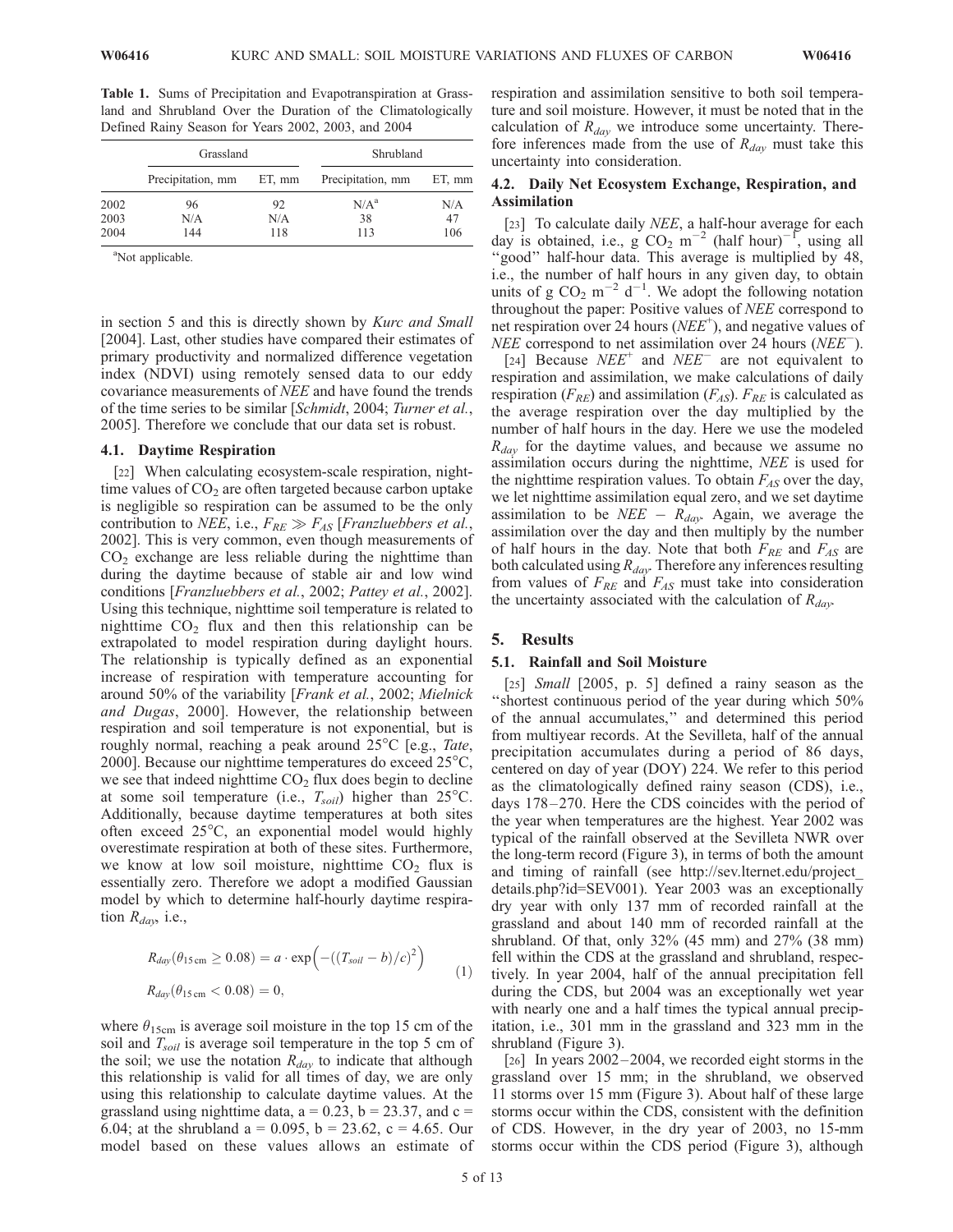

**Figure 3.** Daily time series of (a) precipitation and  $(b-e)$  volumetric water content (VWC) at the grassland (black/thick) and shrubland (gray/thin). Surface soil moisture corresponds to VWC at 2.5 cm (Figure 3a), soil moisture within the top 15 cm is an average of VWC at 2.5 and 12.5 cm (Figure 3b), deep soil moisture corresponds to VWC at 52.5 cm (Figure 3c), and root zone soil moisture is an average of VWC at 2.5, 12.5, 22.5, 37.5 and 52.5 cm (Figure 3e). Shading represents the CDS (day 178– day 270).

one large event occurs just after the CDS. In 2004, the time between these large CDS storms is only about 3 days at both the shrubland and grassland, whereas in the CDS of 2002 these large storms are separated by about 10 days (Figure 3).

[27] To characterize the precipitation in terms of soil moisture response, we look at soil moisture pulses, i.e., extended periods of elevated soil moisture, at the surface (2.5 cm depth), at depth (37.5 cm depth), averaged over the top 15 cm (2.5 cm and 12.5 cm depths), and averaged over the root zone (2.5, 12.5, 22.5, 37.5, and 52.5 cm depths). We average soil moisture over 15 cm because microbial activity in the top 15 cm is correlated with respiration [Tate, 2000]. We average soil moisture over 60 cm, because both grasses and shrubs are expected to be able to utilize water throughout the root zone for transpiration. We find that soil moisture pulses at the surface follow most storms (Figure 3). Deep soil moisture pulses are less frequent. At the grassland, where the soil is slightly more sandy that at the shrubland, only four soil moisture pulses are observed at 52.5 cm in the late CDS of 2002, fall 2003, spring 2004, and the CDS of 2004 (Figure 3). At the shrubland, only two small soil moisture pulses are observed at depths of 52.5 cm: late CDS of 2002 and spring 2004 (Figure 3). We note that these moisture differences are not seen by Kurc and Small [2004] in which the grassland and shrubland sites were

located only 2 km apart (Figure 1) and both had sandy loam soil texture.

# 5.2. Evapotranspiration and Net Ecosystem Exchange

[28] The time series of  $ET$  from the grassland and shrubland are very similar (Figure 4). Maximum  $ET(4 \text{ mm d}^{-1})$ follows CDS precipitation events (Figure 4). During the warm season, *ET* decreases rapidly until another precipitation event occurs. These spikes in  $ET$  are followed by quick decreases, i.e.,  $2-3$  days, yielding a dynamic time series during the warm summer months (e.g., days  $200-250$ , Figure 4 and Figure 5). Overall, ET observations for the summer months are similar to observations from semiarid grassland and shrubland made using the Bowen ratio technique for the summer months of 2000, 2001, and 2002 [Kurc and Small, 2004]. We should note that these two data sets have some key differences: (1) The grassland locations are different, (2) the time periods are different, and (3) the method of measurement was different. Given these differences in the data sets, the observed similarities in the records, i.e., magnitude of  $ET$  maximums and temporal dynamics of  $ET$  in relation to precipitation events, suggest the summer ET dynamics presented in this study are reasonable and robust.

[29] Outside of the summer months, the  $ET$  time series behave differently. Though maximum ET values still follow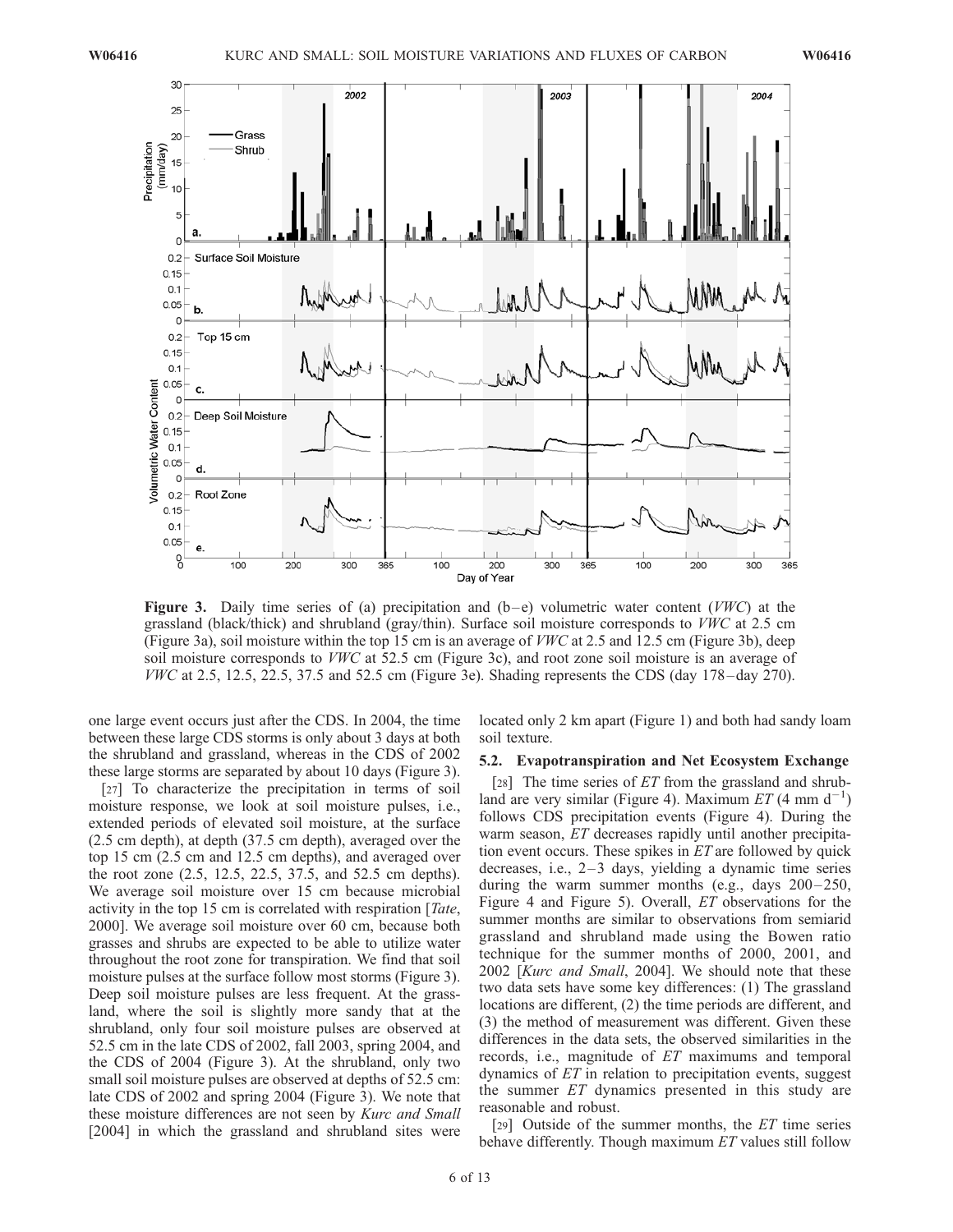

Figure 4. Daily time series of (a and c) ET (blue line) and NEE (green bars) and (b and d) precipitation (blue bars) and two depths of VWC for the (top) grassland and (bottom) shrubland.

precipitation events, the values are not as high, i.e., only  $2-3$  mm d<sup>-1</sup> (Figure 4). As in the summer months, these maximum ET values coincide with maximum values of surface soil moisture (Figure 4). However, the decreases in ET following ET peaks are less rapid than during the

summer months and tend to plateau at a rate around 1 mm  $d^{-1}$  for several days or even weeks (Figure 4).

[30] The *NEE* records indicate that the timing of periods of  $NEE^-$  vary from year to year at the semiarid grassland and shrubland of the Sevilleta NWR (Figure 4). In year



Figure 5. Grassland enlargement of daily time series of precipitation (blue bars), ET (black line), and NEE (green bars) during summer of 2004.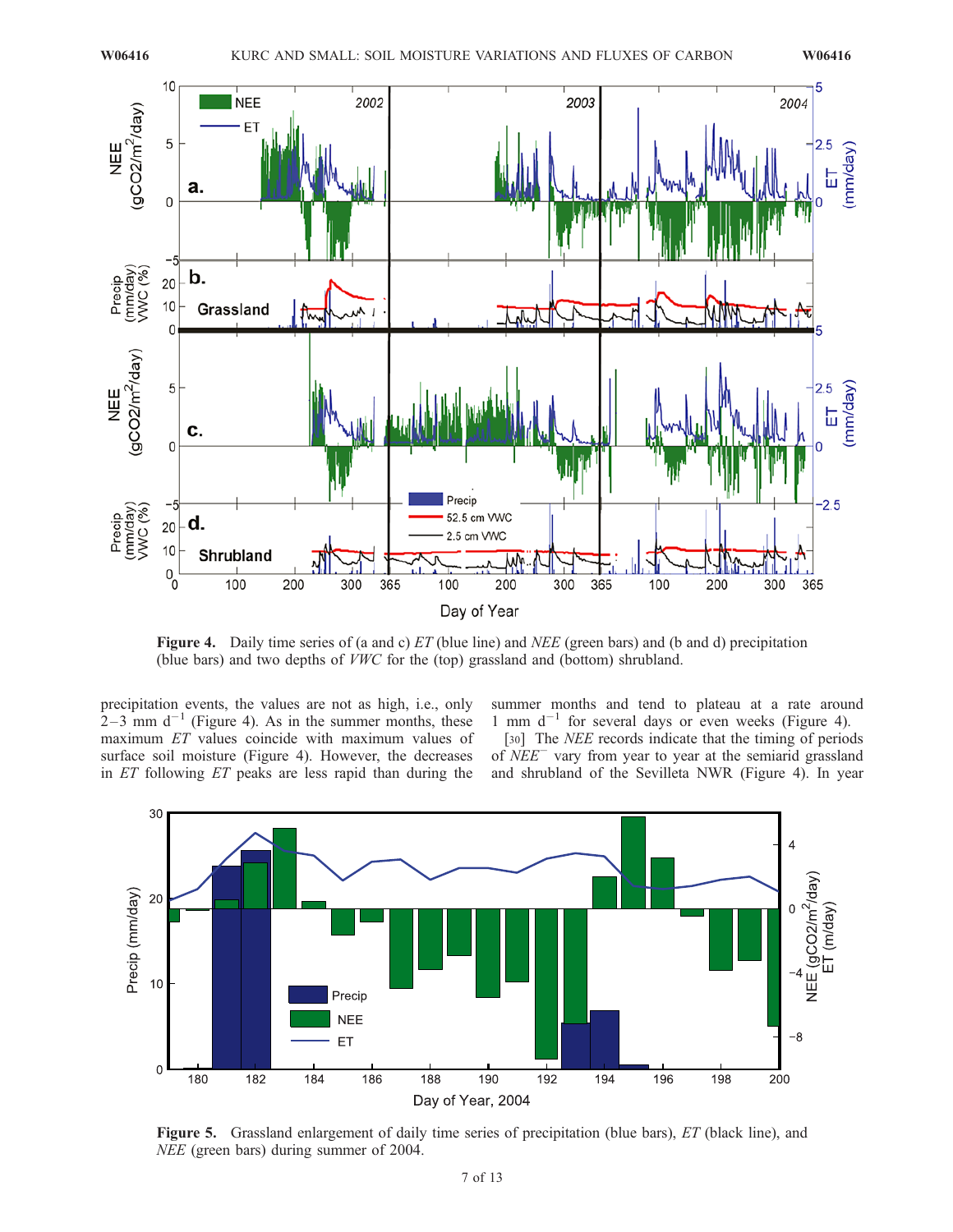

**Figure 6.** Daily time series of respiration  $F_{RE}$  (black bars/positive values) and assimilation  $F_{AS}$  (gray bars/negative values) at the (a) grassland and (b) shrubland locations.

2002, a short 15-day period of  $NEE^-$  begins to occur in August, around day 215, with another longer 50-day period of NEE beginning in September, around day 250. In year 2003, however, there is no measurable  $NEE^-$  until October around day 280. In year 2004, a long 90-day period of  $NEE^-$  begins in the middle of March, around day 70. Another long period of  $NEE^-$  begins in late June to early July (day 180). We note that throughout the study, periods of  $NEE^-$  occur both within and outside of the CDS. In addition, more than one period of  $NEE^-$  occurs in at least two of the three years.

[31] All periods of  $NEE^-$  follow a large precipitation event or several smaller storms that occurred within a few days (Figure 4). These periods of  $NEE^-$  are typically of the order of a month or two. The duration of these periods tends to be longer in the grassland than in the shrubland, as clearly seen in year 2004. Although the time series are similar, we note that periods of elevated  $NEE^-$  tend to be greater in magnitude at the grassland than in the shrubland (Figure 4). For instance, the magnitude of the grassland spring pulse in year 2004 is about 3 times that of shrubland pulse. Additionally, during monthlong periods of  $NEE^-$ ,  $NEE^+$  tends to spike up following a precipitation event and remain high for 1 or 2 days; this is illustrated in detail for the summer of 2004 in Figure 5. Longer periods of elevated  $NEE^+$  also occur, but only during dry periods with little precipitation, as in the spring of 2003 (Figure 4).

[32] Figure 6 shows the daily time series of calculated assimilation  $(F_{AS})$  and respiration  $(F_{RE})$  values. In general, the daily time series of  $F_{AS}$  adheres to the same trends as  $NEE^-$ . The pulses of  $F_{AS}$  are long and follow a big

precipitation event or series of several smaller events.  $NEE^+$  appears to mirror  $F_{AS}$  with peaks occurring during wetter periods or following large precipitation events. We also observe that both the pulses of  $F_{AS}$  and of  $F_{RE}$  are more than twice the magnitude at the grassland than at the shrubland. Because these calculated values of  $F_{AS}$  and  $F_{RE}$ represent the actual values as opposed to the relative net fluxes that  $NEE^+$  and  $NEE^-$  represent, we make use of calculated  $F_{AS}$  and  $F_{RE}$  throughout the paper, reminding the reader of uncertainty in the calculation of  $F_{AS}$  and  $F_{RE}$ .

#### 5.3. Regression of *NEE* Versus *ET*

[33] We plot all of our observations of daily *NEE* against daily  $ET$  for all 3 years (Figure 7). The points fall in a cloud, showing that a single relationship between NEE and ET does not exist  $(r^2 \text{ values} < 0.01 \text{ in both the grassland and})$ shrubland). This result is not surprising: A balanced carbon budget requires both positive and negative NEE values that could occur during times of high or low ET. However, this result does not indicate that carbon and water fluxes are completely independent. Because we know that evaporation and respiration should be more influenced by soil moisture near the surface than by deep soil moisture, we break up the soil profile into two regions: soil moisture at 2.5 cm (surface) and soil moisture at 37.5 cm (deep). Using the soil moisture time series, we locate the point at which there is no more dry-down to define dry as  $\leq 6\%$  volumetric water content at 2.5 cm; at 37.5 cm we define dry as  $\leq 12\%$ volumetric water content. We perform a regression of NEE versus  $ET$  for four cases: (1) dry surface, wet deep; (2) wet surface, dry deep, (3) wet surface, wet deep, and (4) dry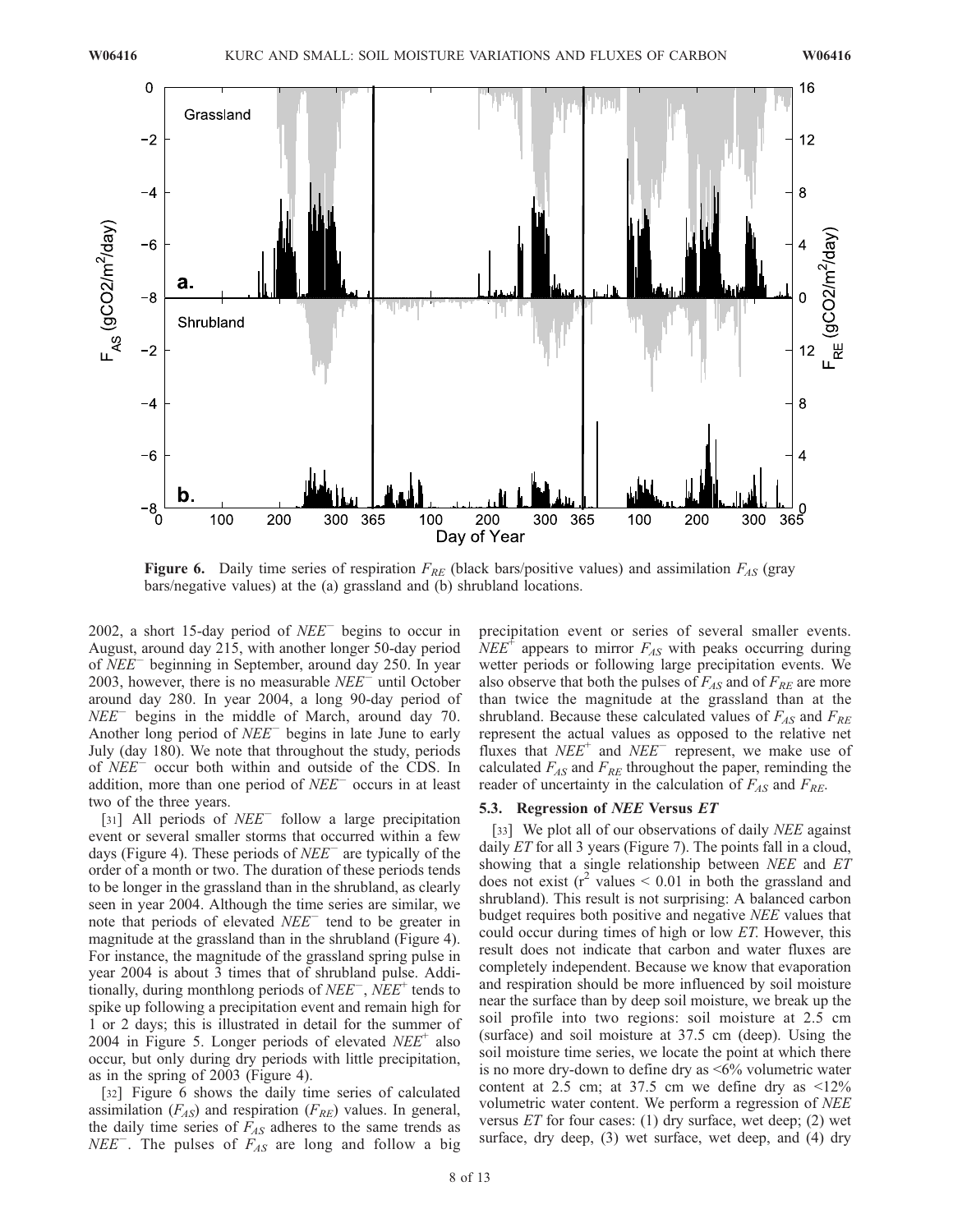

Figure 7. Daily NEE (g CO<sub>2</sub> m<sup>-2</sup> d<sup>-1</sup>) versus daily ET (mm d<sup>-1</sup>) at (a) grassland and (b) shrubland. The shapes represent different soil moisture conditions as indicated in the legend. The condition where the surface is dry but deeper in the profile the soil is wet is shown for grassland with (c)  $r^2 = 0.12$  and (d) shrubland with  $r^2 = 0.46$ . All other soil moisture conditions yield  $r^2$  values  $\leq 0.1$ .

surface, wet deep. In the first three cases, the  $r^2$  values for the regressions are all less than 0.1 (Table 2). However, in the fourth case where the surface is dry and the deep soil is wet, the  $r^2$  values are 0.12 and 0.46 at the grassland and shrubland, respectively (Table 2). A few key things should be noted regarding the grassland value being lower than the shrubland value. First, the grassland reaches higher soil moisture values at the 37.5 cm depth (Figure 4) and at 52.5 cm (Figure 3). Second, the grassland roots are denser higher in the soil profile than the shrubland (Figure 2). Third, though the value 0.12 for case 4 is lower at the grassland than at the shrubland, it is still significantly higher than the  $r^2$  values for grassland cases 1, 2, and 3 (Table 2).

### 5.4. Relationships With Soil Moisture

[34] *Kurc and Small* [2004] found a strong relationship between surface soil moisture  $(0-5 \text{ cm})$  and ET, but not between root zone soil moisture and ET. In the current study, we also see that daily ET tends to increase with surface soil moisture (Figure 4). However, performing a linear regression of ET versus surface soil moisture over all days, we find a much lower correlation than is found for Kurc and Small [2004] (Table 3). Kurc and Small [2004] use only observations made from 1 June to 15 September for 3 years when calculating their regressions. Therefore we

perform a similar regression using only observations made within the CDS. Making this modification, the linear relationship is more similar to that found by Kurc and Small [2004], with  $r^2$  values of 0.59 and 0.69 in the grassland and shrubland, respectively (Table 3). Likewise, we also confirm that daily ET is less correlated with root zone soil moisture than it is with surface soil moisture, at least for days within the CDS (Table 3). We note that the  $r^2$  values at the grassland are lower than those at the shrubland and lower than those seen by Kurc and Small [2004].

[35] Linear regressions between  $F_{AS}$  and soil moisture show very different results than for ET and soil moisture. We see that the magnitude of  $F_{AS}$  tends increase with increases in soil moisture at all depths. However, this relationship is strongest when considering root zone soil moisture with  $r^2$  values of 0.52 and 0.70 at the grassland and

Table 2.  $\mathbb{R}^2$  Values for Linear Regressions of Daily *NEE* Versus Daily ET at Grassland and Shrubland for Four Cases

|                                    | Grass | Shrub |
|------------------------------------|-------|-------|
| Dry surface soil and dry deep soil | 0.001 | 0.035 |
| Wet surface soil and dry deep soil | 0.033 | 0.083 |
| Wet surface soil and wet deep soil | 0.025 | 0.035 |
| Dry surface soil and wet deep soil | 0.124 | 0.458 |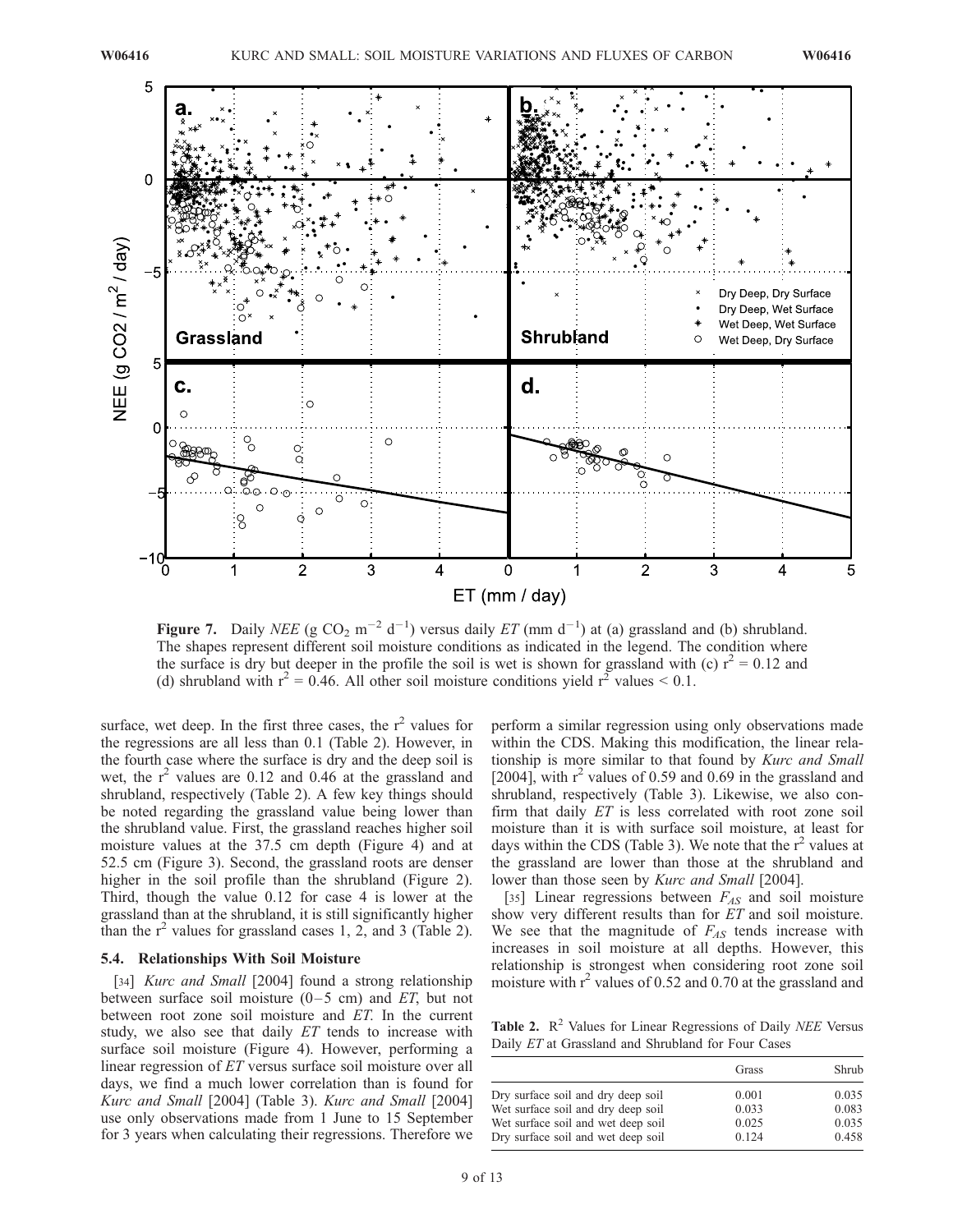Table 3.  $\mathbb{R}^2$  Values for Linear Regressions of Daily Evapotranspiration (ET), Assimilation ( $F_{AS}$ ), and Respiration ( $F_{RE}$ ) Versus Soil Moisture Averaged Over Three Depths, for Days When There Is No Rainfall<sup>a</sup>

|                          | ET       |            | $F_{AS}$ |            | $F_{RE}$ |            |  |  |  |
|--------------------------|----------|------------|----------|------------|----------|------------|--|--|--|
|                          | All Year | <b>CDS</b> | All Year | <b>CDS</b> | All Year | <b>CDS</b> |  |  |  |
| Grass                    |          |            |          |            |          |            |  |  |  |
| Surface $(5 \text{ cm})$ | 0.23     | 0.59       | 0.06     | 0.31       | 0.21     | 0.58       |  |  |  |
| Top 15 cm                | 0.17     | 0.56       | 0.14     | 0.51       | 0.28     | 0.68       |  |  |  |
| Root zone                | 0.09     | 0.29       | 0.31     | 0.52       | 0.39     | 0.59       |  |  |  |
| Shrub                    |          |            |          |            |          |            |  |  |  |
| Surface $(5 \text{ cm})$ | 0.26     | 0.69       | 0.09     | 0.32       | 0.16     | 0.32       |  |  |  |
| Top 15 cm                | 0.26     | 0.65       | 0.23     | 0.55       | 0.19     | 0.35       |  |  |  |
| Root zone                | 0.33     | 0.57       | 0.40     | 0.70       | 0.20     | 0.29       |  |  |  |

<sup>&</sup>lt;sup>a</sup>Additionally, these regressions are performed both for all days and for only days which occur within the CDS.

shrubland, respectively, when considering only days within the CDS (Table 3). This is compared with looking at the linear relationship between  $F_{AS}$  and surface soil moisture where we see  $r^2$  values of 0.31 and 0.32 for grassland and shrubland, respectively. We also present  $r^2$  values for the linear relationship between  $F_{RE}$  and soil moisture at different depths. We show that using only days within the CDS, the best relationship is found between  $F_{RE}$  and moisture in the top 15 cm of the soil, though this relationship is strongest in the grassland (Table 3). We remind the reader that some uncertainty associated with the daily values of  $F_{AS}$ and  $F_{RE}$  is disclosed in section 4.4 of this paper.

# 6. Discussion and Conclusions

# 6.1. Influence of Vegetation on Water and Carbon Fluxes

[36] Consistent with previous studies, the ET time series are similar at our grassland and shrubland sites [Dugas et al., 1996; Kurc and Small, 2004]. More specifically, during the CDS *ET* varies from 0 to 4 mm  $d^{-1}$  and *ET* declines rapidly from relatively high values following rainstorms to relatively low values within several days (Figure 4). Similarly, outside of the CDS maximum ET values coincide with maximum values of surface soil moisture (Figure 4) at both grassland and shrubland. However, during these times of the year, the declines in  $ET$  are less rapid than during the CDS.

[37] Soil moisture observations at depth allow for important insights regarding the differences in the components of ET between the two locations. For instance, time series of soil moisture at 2.5 cm and averaged over 15 cm are very similar at the grassland and shrubland (Figures 3b and 3c). This is true even though grasses distribute the majority of their roots in the top soil layers, whereas the shrubs allocate far fewer roots to those locations (Figure 2). These observations could suggest  $E$  is dominant over  $T$  in the shallow soil layers at both grassland and shrubland and differences in plant type and soil texture play a small role at these depths. Another explanation is that in the grassland, moisture is able to travel deeper into the soil before being quickly evaporated because of the sandier soil and higher percent cover than at the shrubland; this explanation is

supported by a land surface model study where loamy sand and sandy loam soils contribute significantly less latent heat flux than other soil textures [Gutmann and Small, 2005].

[38] In fact, deeper in the soil profile where soil texture is sandy loam at both sites, the time series of soil moisture is noticeably different between grassland and shrubland (Figure 3d). Specifically, the grassland accumulates more water at depth than the shrubland (Figure 3d). To reiterate, it is possible that sandier soil near the surface at the grassland accounts for water movement deeper into the profile more quickly, or perhaps more bare soil at the shrubland may account for more runoff during these periods immediately following large storms or series of storms. In any case, at depths between about 45 and 75 cm,  $E$  is expected to have no effect on ET and the shrubland is characterized by a larger root density than the grassland (Figure 2). With more roots at depth, it is possible that the shrubs transpire using more deep moisture than the grasses or that the rate of  $T$ from this deep reservoir is higher in the shrubland than in the grassland. This is supported by the higher  $r^2$  value in the shrubland for the relationship between  $F_{AS}$  and root zone soil moisture in the shrubland than in the grassland (Table 3). We note that volumetric water content almost never drops below about 0.1 in the deep soil layer (Figure 3d). At this depth in the soil at both grassland and shrubland, a calcite layer is breached and it is possible that the plants are not capable of pulling more water out of that layer. Alternatively, a soil moisture value of 0.1 at this depth might represent a threshold below which the plants are water-stressed and therefore cease to transpire.

[39] With respect to carbon fluxes, we find that although the timing of the pulses of  $NEE^+$  and  $NEE^-$  are similar between our grassland and shrubland sites, the magnitudes of these pulses are different (Figure 4). In fact, using our modeled values, we are able to suggest that  $F_{AS}$  and  $F_{RE}$ (Figure 6) at this particular grassland are more than twice the magnitude of those at this particular shrubland. If T/ET is the same for the grassland and the shrubland, this result is surprising, but we suspect this is not the case due to the differences in percent vegetative cover and photosynthetic pathway between the sites. Our result is consistent with the work of Emmerich [2003], who described annual fluxes of carbon at a semiarid mixed-species grassland and a mixedspecies shrubland within the Walnut Gulch Watershed of southeastern Arizona. In this study, Emmerich [2003] notes higher carbon uptake at the grassland than at the shrubland. The higher carbon uptake is attributed to higher total biomass accumulations during the growing season at the grassland [Emmerich, 2003]. In our study, we did not measure biomass accumulations, but we know that the grassland has a higher percent cover than the shrubland. Additionally, we know that  $C_4$  plants may be prone to greater biomass production, at least under ambient  $CO<sub>2</sub>$ conditions, than  $C_3$  plants [Coleman and Bazzaz, 1992; Nguyen et al., 2005; Saunders et al., 2006], further supporting higher carbon uptake at the  $C_4$  grassland.

[40] Higher  $F_{AS}$  pulses at the grassland (Figure 6) combined with the minimized water loss during transpiration that characterizes  $C_4$  grasses [Ehleringer and Monson, 1993; McClaran, 1995] suggest a higher  $WUE_E$  at the grassland than at the shrubland. Additionally,  $C_4$  plants are generally expected to reach assimilation rates similar to  $C_3$  plants at a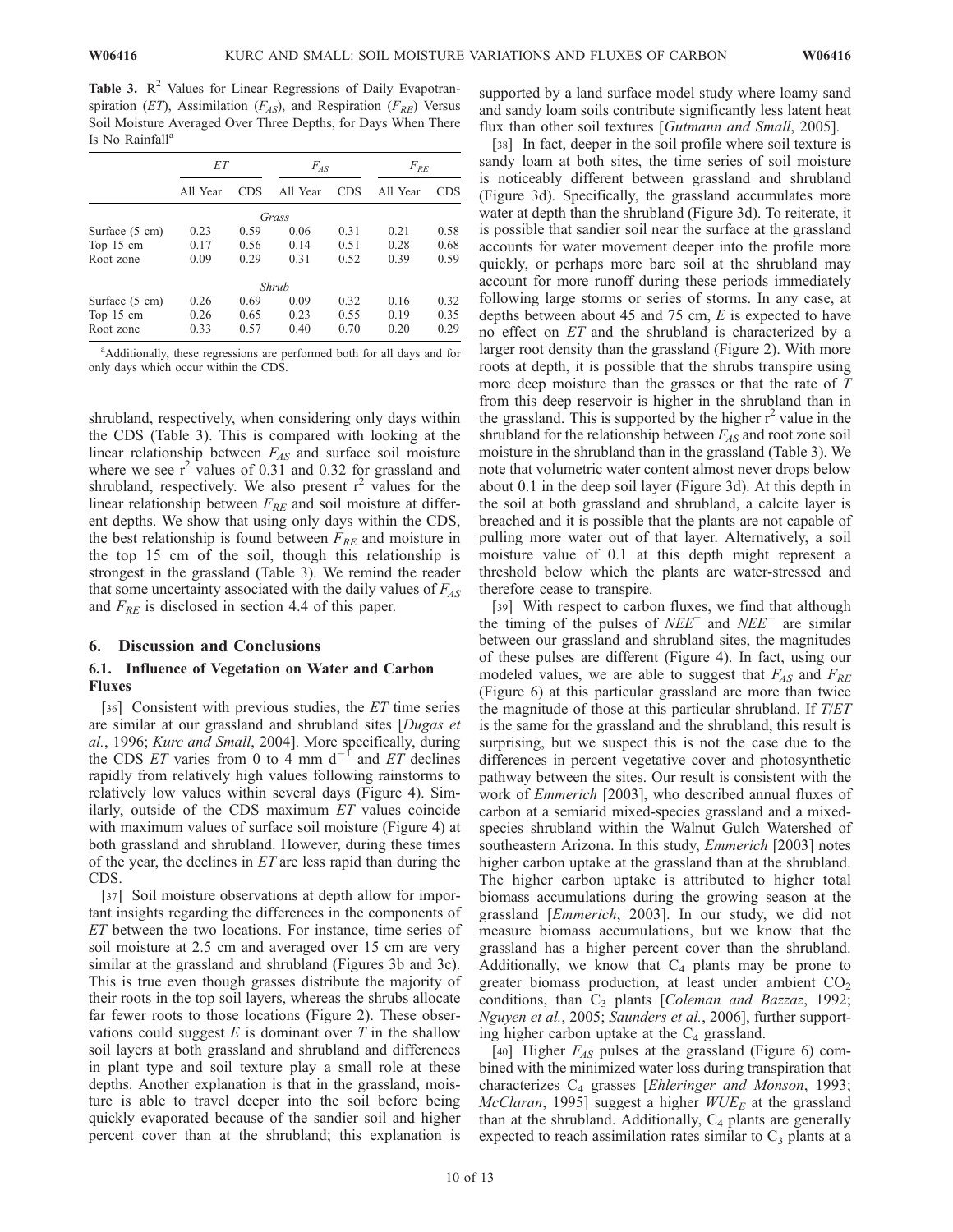lower stomatal conductance, thereby increasing their  $WUE<sub>L</sub>$ [Bacon, 2004; Ehleringer and Monson, 1993]. Thus our speculation that the  $C_4$  grassland presented in this study reaches a higher  $WUE_E$  than the  $C_3$  shrubland is consistent with the current literature.

# 6.2. Implications for Models of Root Zone Water Balance

[41] The research presented in this study reveals important differentiations in moisture reservoirs that contribute to ecosystem-scale water and carbon fluxes in semiarid grassland and shrubland, at least during the CDS. These differentiations challenge the use of a single averaged root zone soil moisture as the driver of the water and carbon fluxes used within many ecohydrological models [Daly et al., 2004a; Fernandez-Illescas et al., 2001; Guswa et al., 2002; Laio et al., 2001; Montaldo et al., 2005] as follows. First, we have supported previous research in demonstrating that in these two ecosystems  $ET$  is largely correlated with surface soil moisture, not root zone soil moisture (Table 3) [Kurc and Small, 2004]. Second, despite the grasses having a higher density of roots in the top 15 cm than the shrubs, the two ecosystems have identical soil moisture time series in the top 15 cm, possibly suggesting that  $E$  is dominant over T within the top 15 cm of soil as discussed in section 6.1. Third, because  $E$  should have a minor influence on soil moisture below about 15–20 cm [Boulet et al., 1997; van Keulen and Hillel, 1974; Yamanaka and Yonetani, 1999], T will dominate moisture loss in these deeper soil layers. Fourth, we demonstrate that  $F_{RE}$  is governed by soil moisture in the top 15 cm (Table 3) [Tate, 2000]. Finally, we show that  $NEE^-$  is well correlated with deep soil moisture (Figure 7) and that our modeled  $F_A$  is well correlated with averaged root zone soil moisture (Table 3).

[42] By differentiating between key contributing moisture reservoirs to the components of the water and carbon fluxes, we can argue a simple modification to the conceptual model for the root zone water balance for semiarid ecosystems. This simple modification would be a compromise between bucket models and the sophisticated vertically resolved models that require more detailed information about the ecosystem, making them far less efficient [Guswa et al., 2002]. In this modification the root zone would be split into two layers: a shallow layer (e.g.,  $0-15$  cm) and a deep layer (e.g., >15 cm). Moisture within the shallow layer would govern E and  $F_{RF}$ , whereas moisture within the deep layer would govern T and  $F_{AS}$ . Our data suggest that the proposed modification for similar ecosystems would be more robust than a bucket model driven by a single root zone soil reservoir [Laio et al., 2001; Guswa et al., 2002; Daly et al., 2004b] yet simple enough to be more efficient than the vertically discretized one-dimensional Richards model [Guswa et al., 2002].

# 6.3. Interannual and Seasonal Variability in Water and Carbon Fluxes

[43] Our observations of soil moisture, *ET*, and *NEE* suggest the grassland and shrubland fix carbon during a specific period or periods favorable for photosynthesis (Figure 6). These appear to be particularly wet periods of persistent soil moisture following a large storm or series of storms that may or may not occur during the CDS, and vary in timing from year to year. This concept is consistent with a

recent modeling study that concluded that periods of biological activity coincide with a single large storm or collection of storms that produce reliable soil moisture at depth [Reynolds et al., 2004]. In a different type of study, Turner et al. [2005] compare modeled predictions of gross primary production (GPP) conditioned on Moderate Resolution Imaging Spectroradiometer (MODIS) satellite data to ground-based predictions using eddy covariance towers. They found that the Sevilleta NWR grassland, during a year with two wet periods (2002), had a unique bimodal GPP time series whereas five other ecosystems had a more standard unimodal time series of GPP [*Turner et al.*, 2005]. Combined results from this study and the Turner et al. [2005] study suggest that net carbon uptake at the Sevilleta NWR grassland is strongly coupled with periods favorable for growth and is quite different from ecosystems that see net carbon uptake throughout an entire growing season. Accordingly, future field efforts should take this seemingly unpredictable nature of growth periods into account when estimating primary productivity and/or making predictions regarding the carbon balance.

[44] Other studies in water-limited ecosystems have seen similar interannual variability in water and carbon cycling. Paruelo et al. [2000] found that within a precipitation gradient in the Patagonian steppe, interannual variability of annual T and E increased as amount of rainfall decreased from 500 to 100 mm. In another study, Hastings et al. [2005] showed that at their desert shrubland site, with 174 mm of rainfall annually, the magnitude of the peak seasonal carbon uptake varied year to year. They suggest that this type of interannual variability may be a cause for the ecosystem to shift from a carbon source to a carbon sink in particularly dry years [Hastings et al., 2005].

# 6.4. Interconnected Water and Carbon Dynamics in Water-Limited Ecosystems

[45] In a recent study, *Huxman et al.* [2004] describe a conceptual model (hereinafter the Huxman model) where dynamics of ecosystem  $F_{RE}$  and  $F_{AS}$  in arid environments are determined by pulses of water availability delivered by precipitation events. In their model, rapid microbial response is expected following even small rainfall events, but larger events are required for water to penetrate deep enough into the soil profile so that this deeper soil moisture can be used for  $F_{AS}$  without being quickly lost to E [Huxman et al., 2004]. Additionally, peak carbon accumulation is expected to lag behind arrival of soil moisture at depth as physiological processes may require time to adjust to the available moisture [Huxman et al., 2004; Ogle and Reynolds, 2004]. The observations from our study are consistent with the Huxman model. We observe carbon efflux spike immediately following rainstorms (Figure 4 and Figure 5). Furthermore, carbon uptake only follows a large event or series of events that provides enough water to infiltrate deep into the soil profile (Figure 4). During these pulses of  $F_{AS}$ , peak carbon uptake occurs several days or weeks after the storm or series of storms (Figure 4).

[46] Similar to our study, Scott et al. [2006] found evidence supporting the Huxman model using Bowen ratio observations made in a desert shrubland. In their study, they show that  $F_{RE}$  spikes immediately in response to moisture pulses. Additionally, they provide evidence of soil moisture pulse response for T using sap flow techniques [Scott et al.,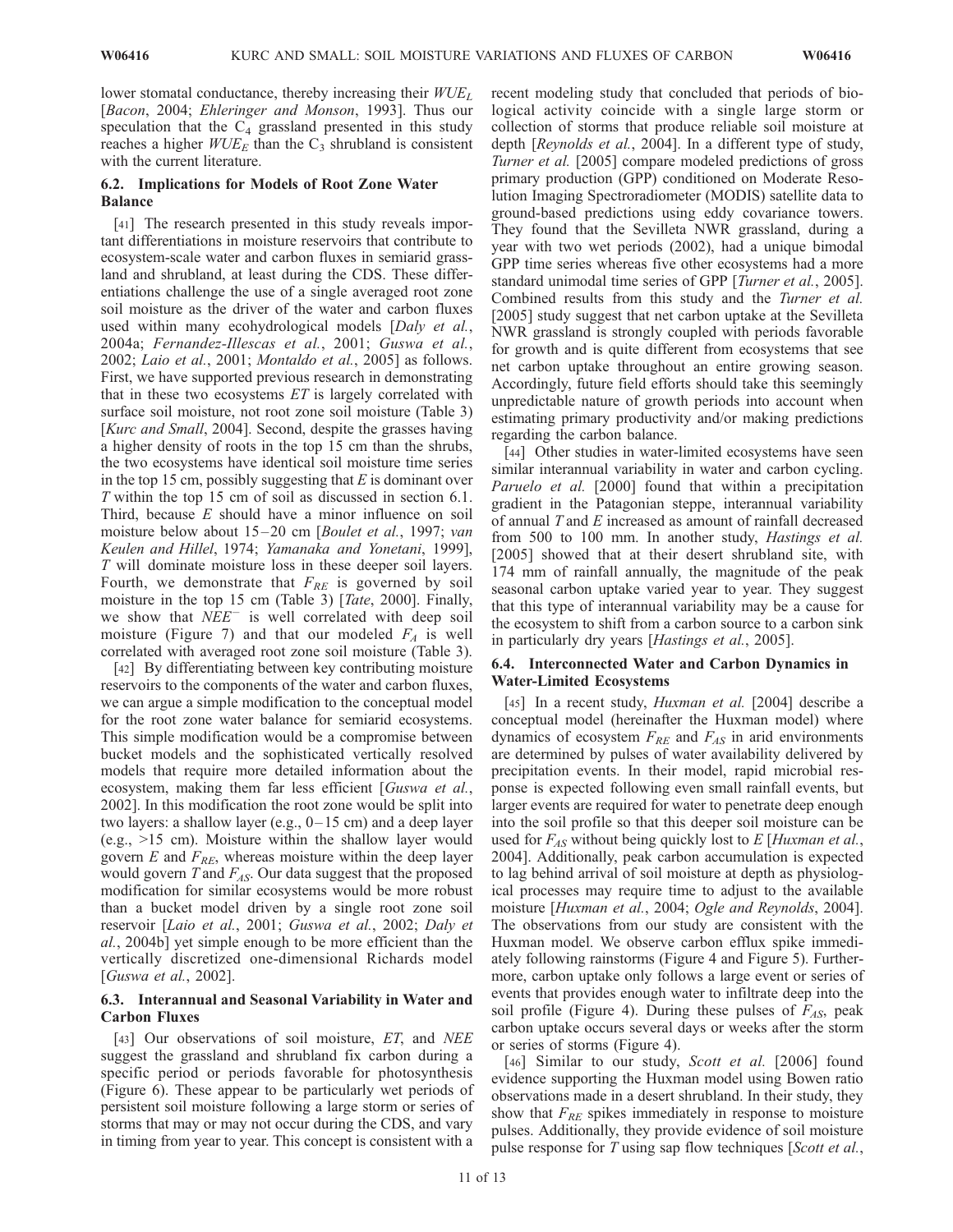2006]. These observations demonstrate that E and  $F_{RE}$  peak the day after a precipitation event followed by a lagged T response that peaks a few days after the event [Scott et al., 2006]. Given that T is well correlated with  $F_{AS}$  in their study, this is indirect evidence of lagged  $F_{AS}$  response. Other studies in semiarid ecosystems have shown similar results where the ratio of transpiration to evapotranspiration  $(T/ET)$ or the ratio of assimilation to net ecosystem exchange  $(|F_A|/$  $|NEE|$ ) is initially low following a storm, increases for a few days, and then decreases again [Hastings et al., 2005; Yepez et al., 2005].

[47] Clearly, precipitation events yield soil moisture pulses with a wide range of soil moisture conditions throughout the root zone, leading to various combinations of  $F_{RE}$  and  $F_{AS}$ and also  $E$  and  $T$ . Therefore different precipitation events should lead to a wide range of  $WUE_E$  values. However, using data from a semiarid African savanna, Williams and Albertson [2004] showed evidence that ET/NEE is constant (over 20 days), using daytime hour values, i.e., 0900– 1600, and therefore report a constant  $WUE<sub>E</sub>$ . However, if  $WUE<sub>E</sub>$ should represent  $T/F_{AS}$  at the ecosystem level, their results are misleading because while  $F_{RE}$  is probably minimized at these times,  $E$  may still be a large component of  $ET$ especially given their fraction of bare soil was at least 20%. Similarly misleading, in an arid forest of the Negev desert, Grunzweig et al. [2003] found that ET/NEE was constant from month to month when using only daytime values and report a constant  $WUE_E$ , without reporting a percent of bare soil. In our study, looking at ET/NEE over the entire day, we report a possible constant  $WUE<sub>E</sub>$  but under very rare occurrences (Figure 7). These occurrences coincide with times when the surface soil is dry but soil deeper in the profile was still wet, i.e., times when ecosystem fluxes of  $E$  and  $F_{RE}$  should be negligible and when fluxes of T and  $F_{AS}$  should be relatively high (Figure 7), allowing for  $ET$  to consist mainly of  $T$  and for  $NEE$  to consist mainly of  $F_{AS}$ . Again, these soil moisture conditions are rare occurrences, possibly only 5% of the entire year. We suspect that a constant  $WUE<sub>E</sub>$  can occur at other times but that these times would be difficult to generalize.

[48] **Acknowledgments.** This study is based on research supported in part by the National Science Foundation under grant EAR-0241604 and by SAHRA (Sustainability of Semi-Arid Hydrology and Riparian Areas) under the STC program of the National Science Foundation (agreement 9876800). Additional support was provided by the Sevilleta LTER Program (NSF grant DEB-0080529). We thank Jim Elliott and John Boulanger for their assistance in the collection of this data. Finally, we would like to thank Russ Scott, Peter Blanken, Ethan Gutmann, Dave Bedford, Jason Neff, and four anonymous reviewers for their helpful insights and suggestions.

#### References

- Bacon, M. (2004), Water Use Efficiency in Plant Biology, Blackwell, Malden, Mass.
- Baldocchi, D. (1997), Flux footprints within and over forest canopies, Boundary Layer Meteorol., 85, 273 – 292.
- Blanken, P. D., et al. (1998), Turbulent flux measurements above and below the overstory of a boreal aspen forest, Boundary Layer Meteorol., 89,  $109 - 140.$
- Boulet, G., et al. (1997), Study of the mechanisms of evaporation under arid conditions using a detailed model of the soil-atmosphere continuum: Applications to the EFEDA I experiment, J. Hydrol., 193, 114-141.
- Breshears, D., et al. (1997), Differential use of spatially heterogeneous soil moisture by two semiarid woody species: Pinus edulis and Juniperus monosperma, J. Ecol., 85, 289 – 299.
- Breshears, D. D., and F. J. Barnes (1999), Interrelationships between plant functional types and soil moisture heterogeneity for semiarid landscapes

within the grassland continuum: A unified conceptual model, *Landscape* Ecol., 14, 465 – 478.

- Cable, D. (1969), Competition in the semidesert grass-shrub type as influenced by root systems, growth habits, and soil moisture extraction, Ecology, 50(1),  $27 - 38.$
- Coleman, J. S., and F. A. Bazzaz (1992), Effects of CO2 and temperature and growth and resource use of cooccurring C3 and C4 annuals, Ecology, 73(4), 1244 – 1259.
- Connin, S. L., et al. (1997), Carbon isotopes reveal soil organic matter dynamics following arid land shrub expansion, Oecologia, 110, 374 – 386.
- Daly, E., et al. (2004a), Coupled dynamics of photosynthesis, transpiration, and soil water balance: Part I. Upscaling from hourly to daily level, J. Hydrometeorol., 5, 546 – 558.
- Daly, E., et al. (2004b), Coupled dynamics of photosynthesis, transpiration, and soil water balance: Part II. Stochastic analysis and ecohydrological significance, J. Hydrometeorol., 5, 559-566.
- Dugas, W. A., et al. (1996), Structure and function of C3 and C4 Chihuahuan desert plant communities: Energy balance components, J. Arid Environ., 34, 63 – 79.
- Ehleringer, J., and R. Monson (1993), Evolutionary and ecological aspects of photosynthetic pathway variation, Annu. Rev. Ecol. Syst., 24, 411 – 439.
- Emmerich, W. E. (2003), Carbon dioxide fluxes in a semiarid environment with high carbonate soils, Agric. For. Meteorol., 116, 91-102.
- Fernandez-Illescas, C. P., A. Porporato, F. Laio, and I. Rodriguez-Iturbe (2001), The ecohydrological role of soil texture in a water-limited ecosystem, Water Resour. Res., 37(12), 2863 – 2872.
- Frank, A., et al. (2002), Soil carbon dioxide fluxes in northern semiarid grasslands, Soil Biol. Biogeochem., 34, 1235 – 1241.
- Franzluebbers, K., et al. (2002), Environmental controls on soil and wholeecosystem respiration from a tallgrass prairie, Soil Sci. Soc. Am. J., 66,  $254 - 262.$
- Grunzweig, J. M., et al. (2003), Carbon sequestration in arid-land forest, Global Change Biol., 9, 791 – 799.
- Guswa, A., M. A. Celia, and I. Rodriguez-Iturbe (2002), Models of soil moisture dynamics in ecohydrology: A comparative study, Water Resour. Res., 38(9), 1166, doi:10.1029/2001WR000826.
- Gutmann, E., and E. Small (2005), The effect of soil hydraulic properties versus soil texture in land surface models, Geophys. Res. Lett., 32, L02402, doi:10.1029/2004GL021843.
- Hastings, S. J., et al. (2005), Diurnal, seasonal and annual variation in the net ecosystem exchange of a desert shrub community (Sarcocaulescent) in Baja California, Mexico, Global Change Biol., 11, 927 – 939.
- Hibbard, K. A., et al. (2001), Biogeochemical changes accompanying woody plant encroachment in a subtropical savanna, *Ecology*, 82(7),  $1999 - 2011$ .
- Huxman, T. E., et al. (2004), Precipitation pulses and carbon fluxes in semiarid and arid ecosystems, Oecologia, 141, 254-268.
- Huxman, T., et al. (2005), Ecohydrological implications of woody plant encroachment, *Ecology*, 86(2), 308-319.
- Jarvis, P. (1976), The interpretation of the variations in leaf water potential an stomatal conductance found in canopies in the field, Philos. Trans. R. Soc. London, 273, 593 – 610.
- Kimball, B. A., et al. (1976), Soil-heat flux determination: Temperature gradient method with computed thermal conductivities, Soil Sci. Soc. Am. J., 40, 25–28.
- Kurc, S., and E. Small (2004), Dynamics of evapotranspiration in semiarid grassland and shrubland ecosystems during the summer monsoon season, central New Mexico, Water Resour. Res., 40, W09305, doi:10.1029/ 2004WR003068.
- Laio, F., et al. (2001), Plants in water-controlled ecosystems: Active role in hydrologic processes and response to water stress: II. Probabalistic soil moisture dynamics, Adv. Water Resour., 24, 707 – 723.
- McClaran, M. (1995), Desert grasslands and grasses, in The Desert Grassland, edited by M. McClaran and T. Van Devender, pp.  $1-30$ , Univ. of Ariz. Press, Tucson.
- Mielnick, P., and W. Dugas (2000), Soil CO2 flux in a tallgrass prairie, Soil Biol. Biogeochem., 32, 221 – 228.
- Moncrieff, J., et al. (2000), Canopy fluxes, in Methods in Ecosystem Science, edited by O. Sala et al., pp. 161–180, Springer, New York.
- Montaldo, N., R. Rondena, J. D. Albertson, and M. Mancini (2005), Parsimonious modeling of vegetation dynamics for ecohydrologic studies of water-limited ecosystems, Water Resour. Res., 41, W10416, doi:10.1029/ 2005WR004094.
- Nguyen, M. T. P., et al. (2005), Comparison of growth feature and drought tolerance between two high productive species, kenaf (Hibicus cannabinus, C3-plant) and napiergrass (Pennisetum purpureum, C4-plant), J. Fac. Agric. Kyushu Univ., 50(2), 521-532.